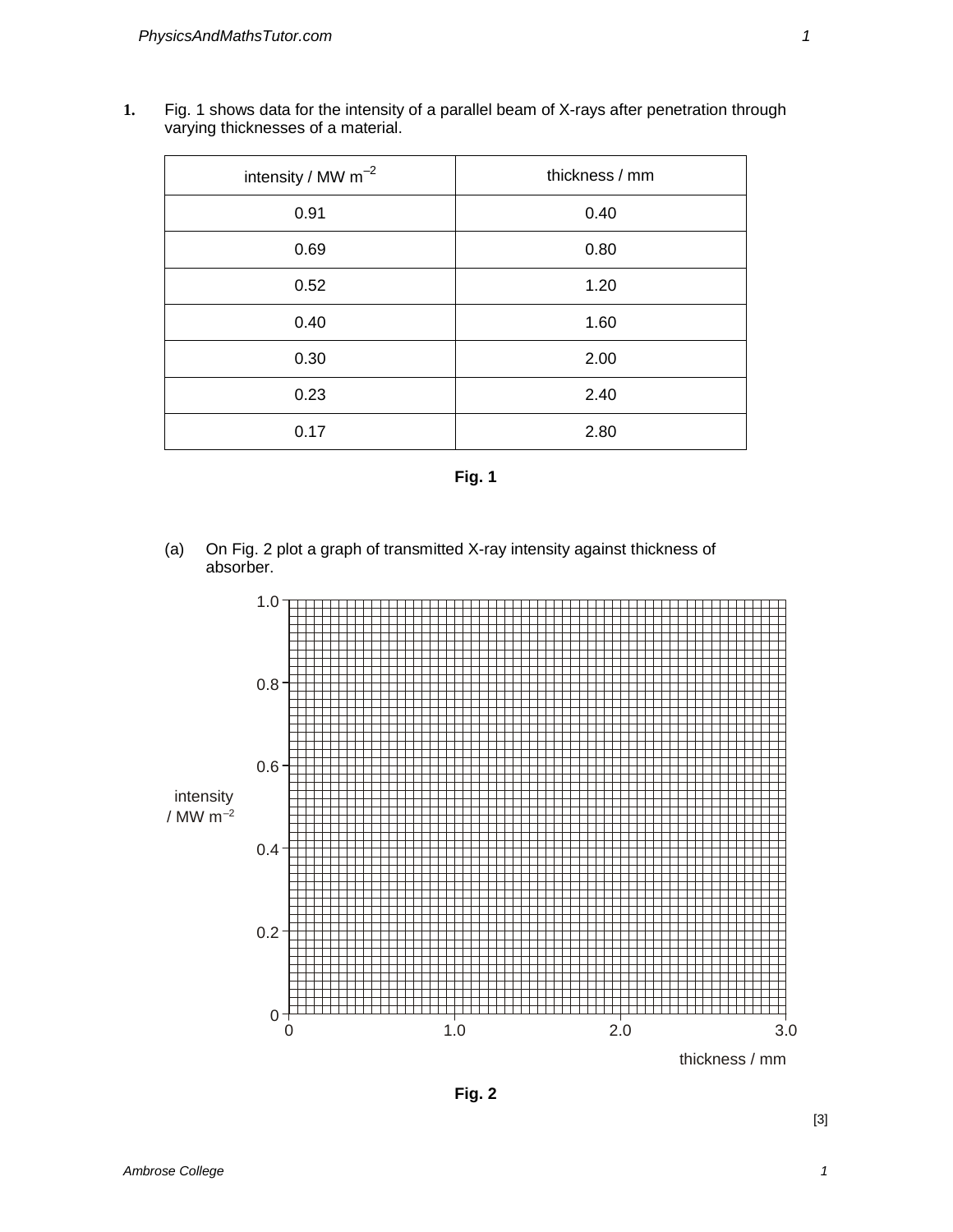(b) (i) Find the thickness that reduces the intensity of the incident beam by one half.

thickness = …………….. mm

[1]

(ii) Use your answer to (b)(i) to calculate the linear attenuation coefficient  $\mu$ . Give the unit for your answer.

µ = …………….. unit ………

 $[4]$ 

[Total 8 marks]

**2.** The quality of ultrasound images in increasing at a phenomenal pace, thanks to advances in computerised imaging techniques. The computer technology is sophisticated enough to monitor and display tiny ultrasound signals from a patient.

The ratio of reflected intensity to incident intensity for ultrasound reflected at a boundary is related to the acoustic impedance  $Z_1$  of the medium on one side of the boundary and the acoustic impedance  $Z_2$  of the medium on the other side of the boundary by the following equation.

reflected intensity  
incident intensity 
$$
=
$$
  $\frac{(Z_2 - Z_1)^2}{(Z_2 + Z_1)^2}$ 

(a) State **two** factors that determine the value of the acoustic impedance.

........................................................................................................................ ........................................................................................................................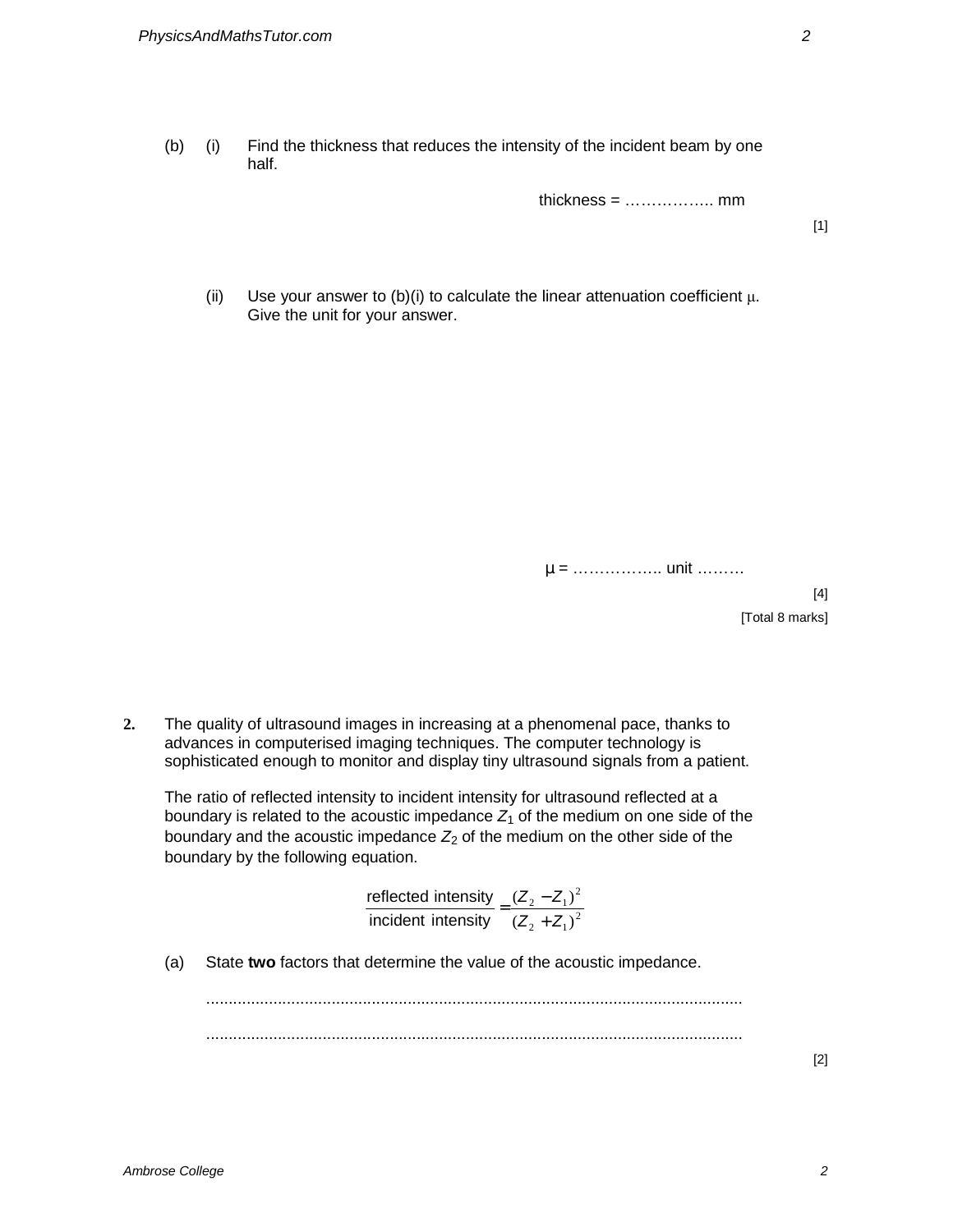(b) An ultrasound investigation was used to identify a small volume of substance in a patient. It is suspected that this substance is either blood or muscle.

During the ultrasound investigation, an ultrasound pulse of frequency of 3.5  $\times$  10<sup>6</sup> Hz passed through soft tissue and then into the small volume of unidentified substance. A pulse of ultrasound reflected from the front surface of the volume was detected 26.5 µs later. The ratio of the reflected intensity to the incident intensity, for the ultrasound pulse reflected at this boundary was found to be 4.42  $\times$  10<sup>-4</sup>. The table below shows data for the acoustic impedances of various materials found in a human body.

| medium       | acoustic impedance $Z/\log m^{-2} s^{-1}$ |
|--------------|-------------------------------------------|
| air          | $4.29 \times 10^{2}$                      |
| blood        | $1.59 \times 10^{6}$                      |
| water        | $1.50 \times 10^{6}$                      |
| brain tissue | $1.58 \times 10^{6}$                      |
| soft tissue  | $1.63 \times 10^{6}$                      |
| bone         | $7.78 \times 10^{6}$                      |
| muscle       | $1.70 \times 10^{6}$                      |

(i) Use appropriate data from the table above to identify the unknown medium. You must show your reasoning.

medium = .....................................................

 $[4]$ 

(ii) Calculate the depth at which the ultrasound pulse was reflected if the speed of ultrasound in soft tissue is 1.54 km s<sup>-1</sup>.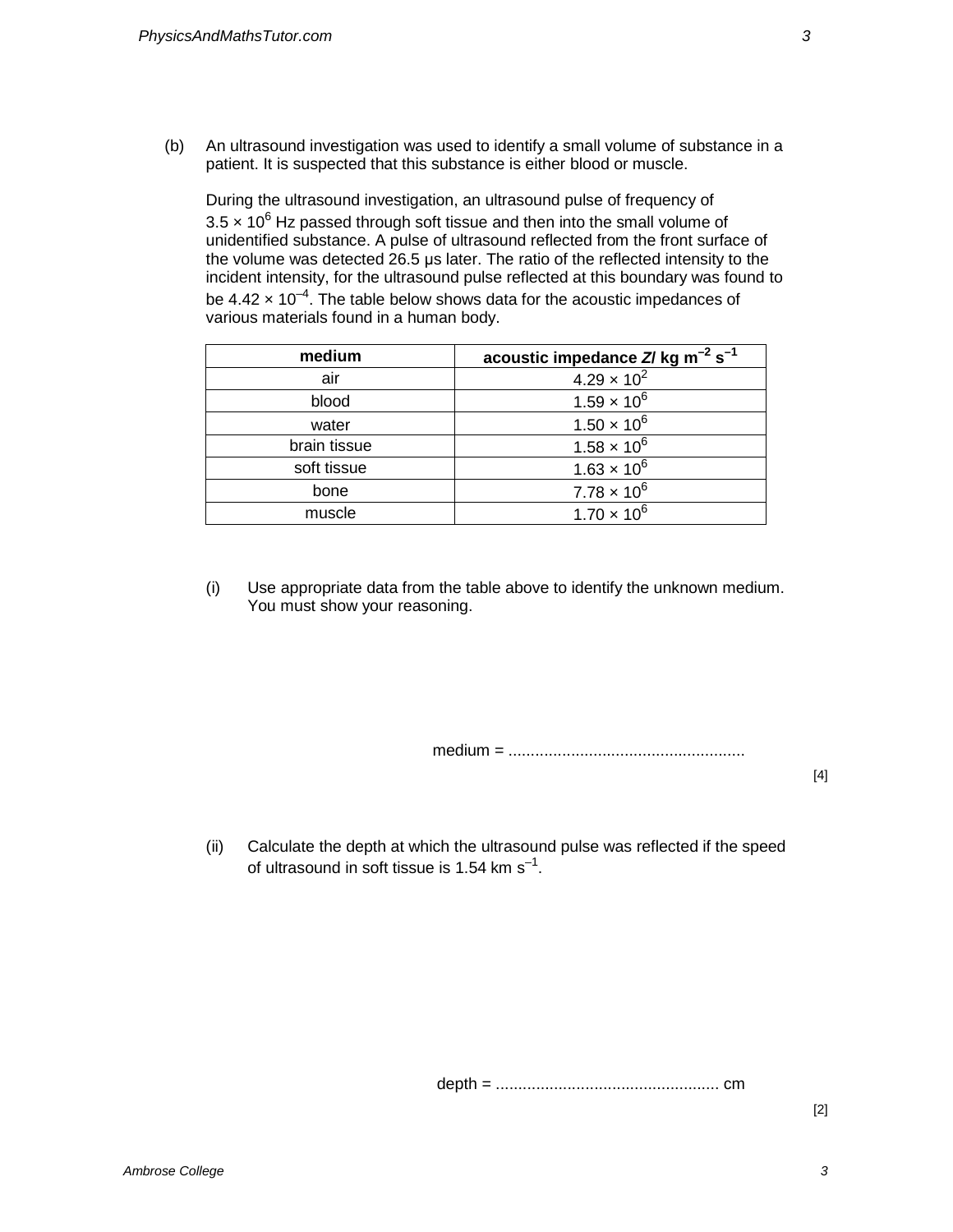(iii) Calculate the wavelength of the ultrasound in the soft tissue.

wavelength = ............................................m

[2] [Total 10 marks]

**3.** An average person in the UK will have at least 30 X-ray photographs taken in their lifetime.

In order to take an X-ray photograph, the X-ray beam is passed through an aluminium filter to safely remove low energy X-ray photons before reaching the patient.

(a) Suggest why it is necessary to remove these low energy X-rays.

........................................................................................................................ ........................................................................................................................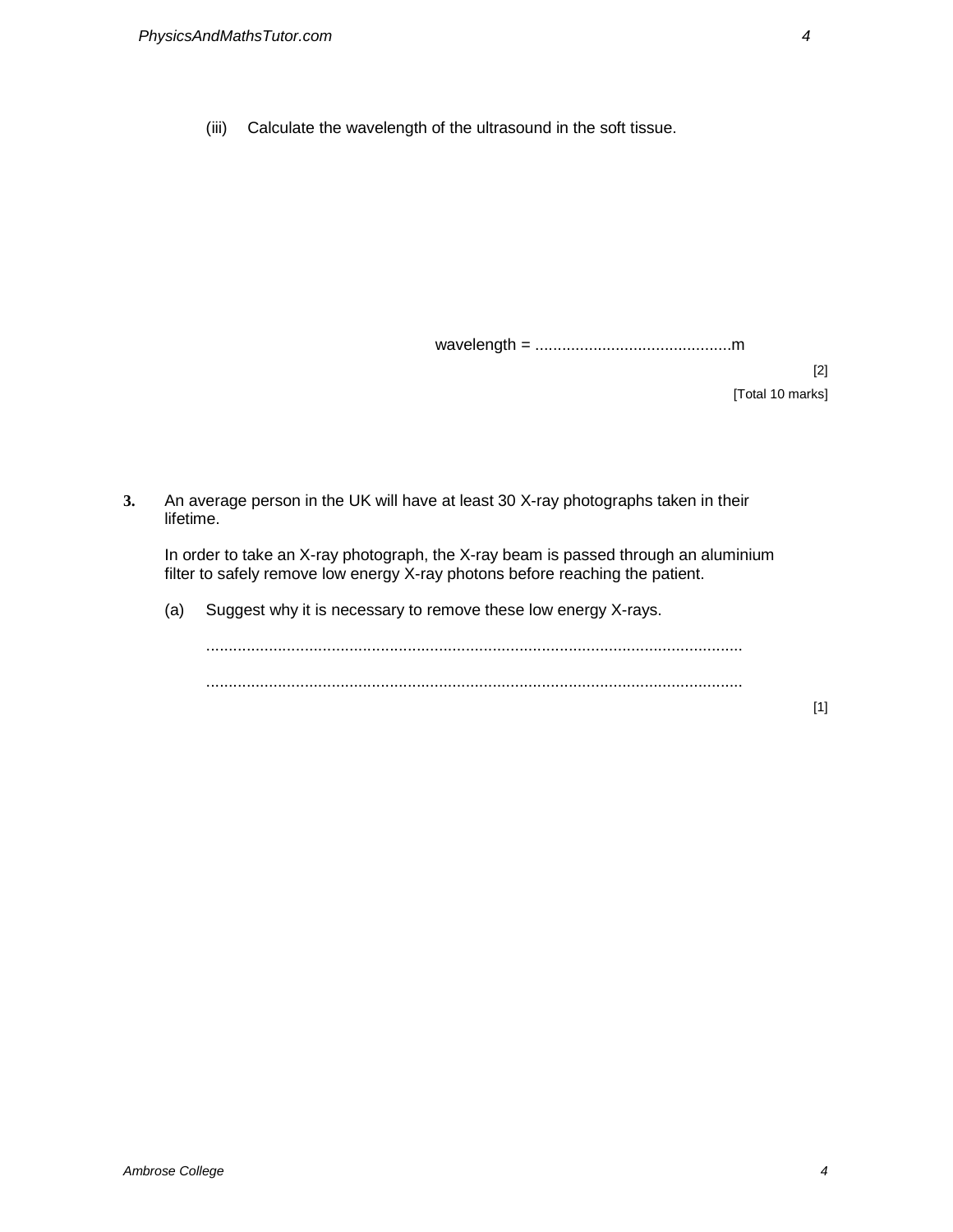(b) The average linear attenuation coefficient for X-rays that penetrate the aluminium is 250 m $^{-1}$ . The intensity of an X-ray beam after travelling through 2.5 cm of aluminium is 347 W m<sup>-2</sup>.

Show that the intensity incident on the aluminium is about 2  $\times$  10<sup>5</sup> W m<sup>-2</sup>.

(c) The X-ray beam at the filter has a circular cross-section of diameter 0.20 cm. Calculate the power of the X-ray beam from the aluminium filter. Assume that the beam penetrates the aluminium filter as a parallel beam.

power = .................................................... W

[2] [Total 6 marks]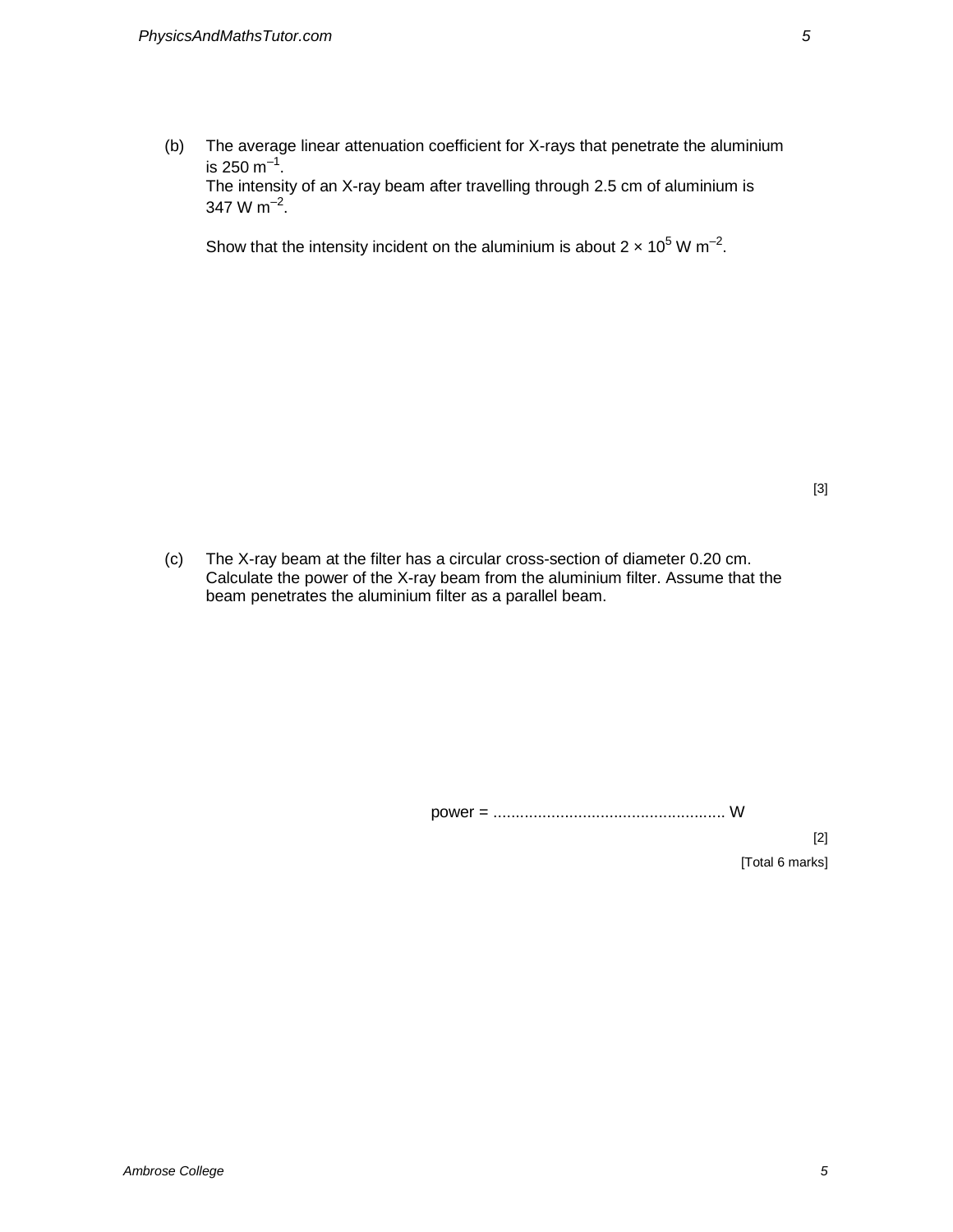- **4.** In order to take an X-ray photograph, the X-ray beam is passed through an aluminium filter to remove low energy X-ray photons before reaching the patient.
	- (a) Suggest why it is necessary to remove these low-energy X-rays.

........................................................................................................................ ........................................................................................................................

[1]

(b) The average linear attenuation coefficient for X-rays that penetrate the aluminium is 250  $m^{-1}$ . The intensity of an X-ray beam after travelling through 2.5 cm of aluminium is 347 W m $^{-2}$ .

Show that the intensity incident on the aluminium is about 2  $\times$  10<sup>5</sup> W m<sup>-2</sup>.

[3]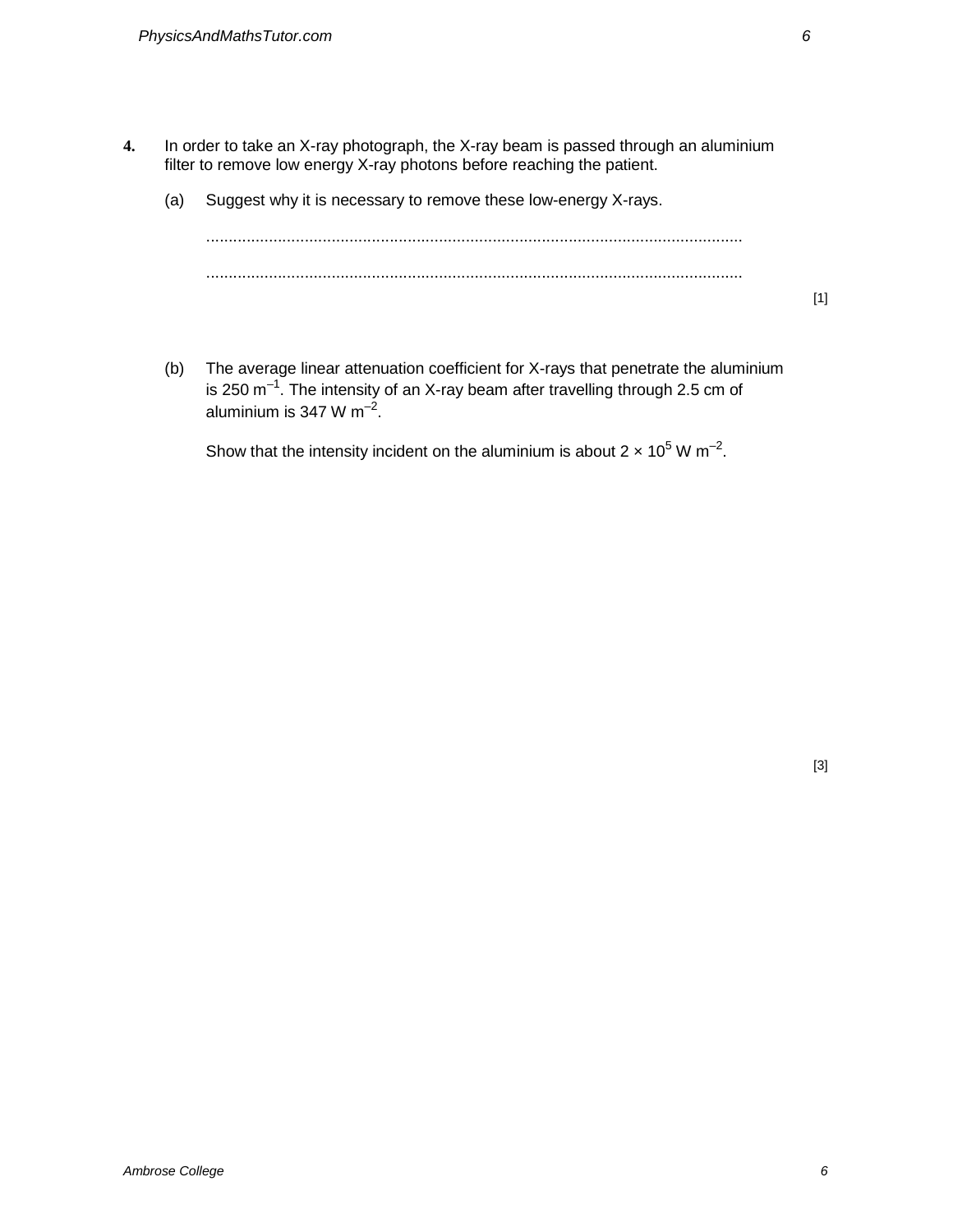(c) The X-ray beam at the filter has a circular cross-section of diameter 0.20 cm. Calculate the power of the X-ray beam emerging from the aluminium filter. Assume that the beam penetrates the aluminium filter as a parallel beam.

power = ............................ W

[2]

- (d) The total power of X-rays generated by an X-ray tube is 18W. The efficiency of conversion of kinetic energy of the electrons into X-ray photon energy is 0.15%.
	- (i) Calculate the power of the electron beam.

power = ..................... W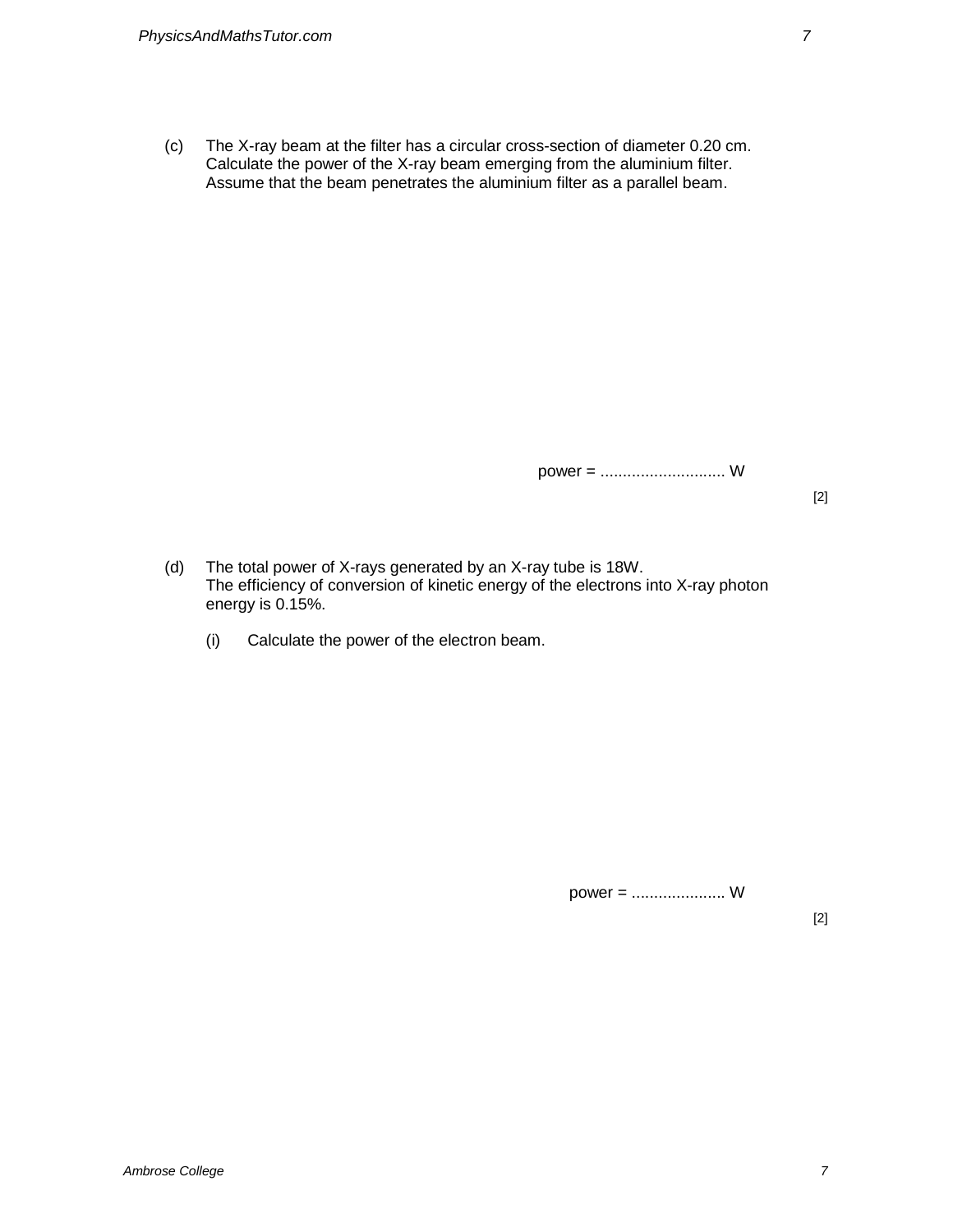(ii) Calculate the velocity of the electrons if the rate of arrival of electrons is  $7.5 \times 10^{17}$  s<sup>-1</sup>. Relativistic effects may be ignored.

velocity = ..................... m s–1

[2]

(iii) Calculate the p.d. across the X-ray tube required to give the electrons the velocity calculated in **(ii)**.

p.d.= ........................ V

[3] [Total 13 marks]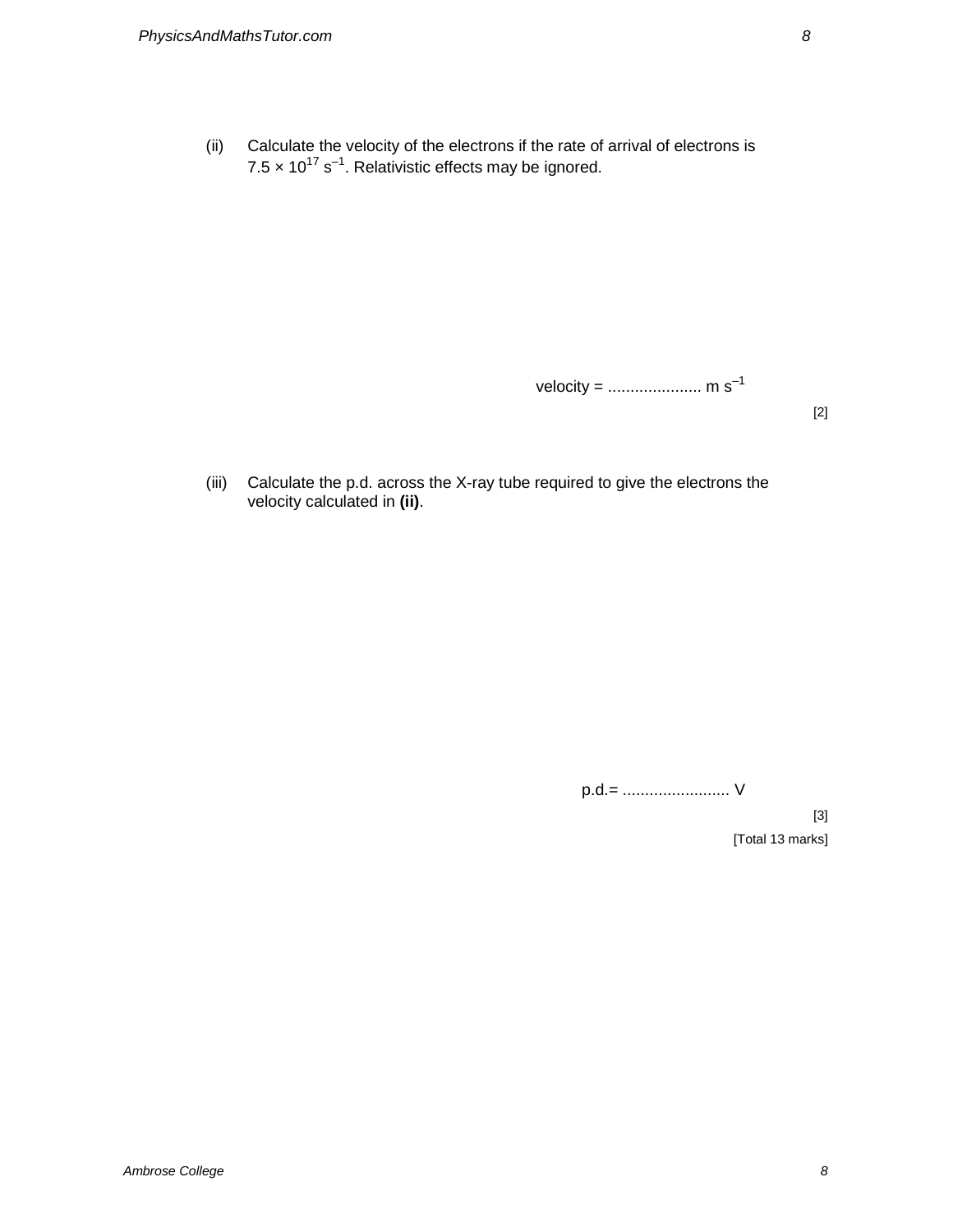- 5. Full-body CT scans produce detailed 3-D information about a patient and can identify cancers at an early stage in their development.
	- $(a)$ Describe how a CT scan image is produced, referring to the physics principles involved.

State and explain two reasons why full-body CT scans are not offered for regular  $(b)$ checking of healthy patients.

 $[3]$ [Total 10 marks]

 $[7]$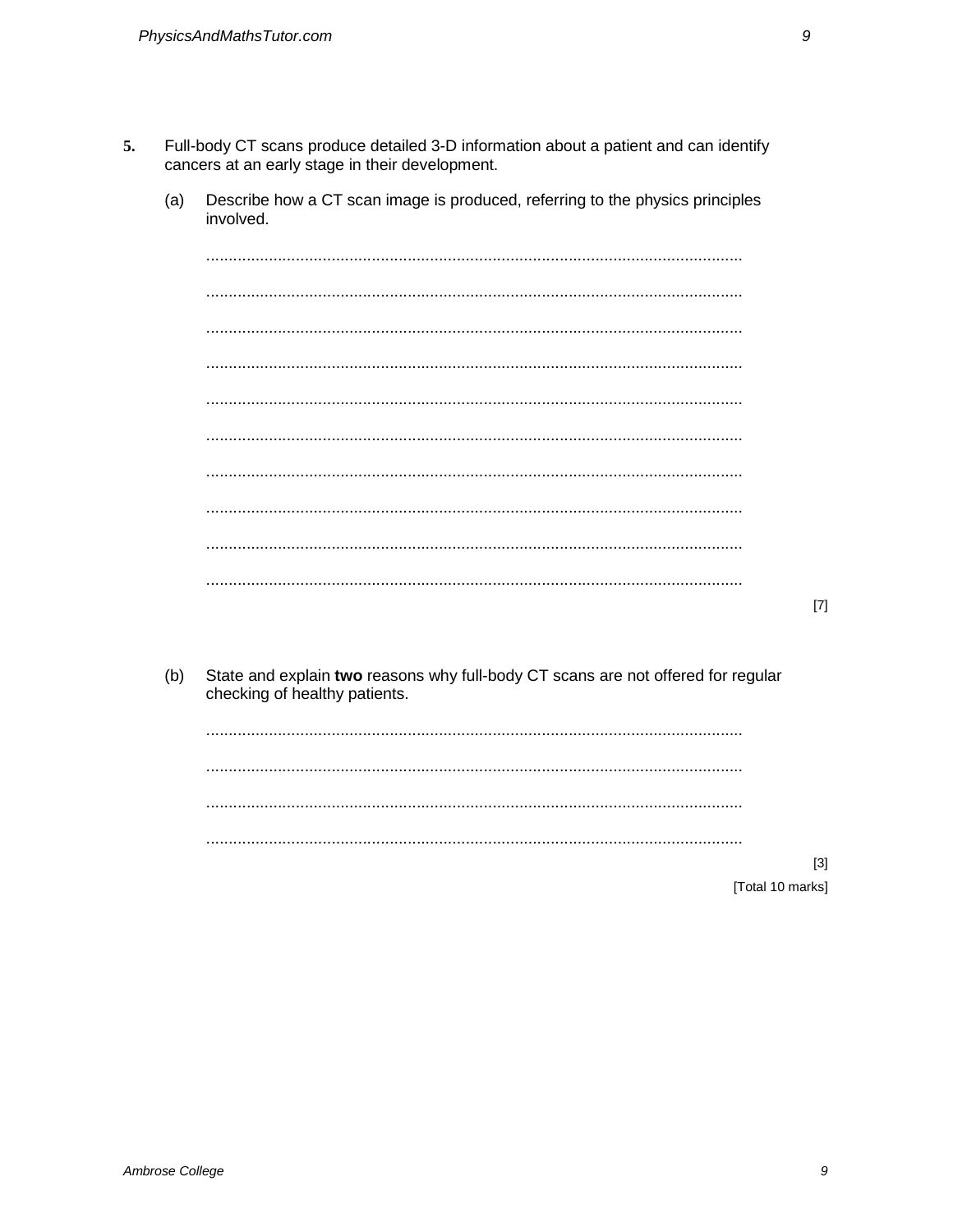**6.** The diagram below shows a trace on a cathode-ray oscilloscope (CRO) of an ultrasound reflection from the front edge and rear edge of a foetal head.



The CRO timebase is set to 20  $\mu$ s cm<sup>-1</sup>. The speed of ultrasound in the foetal head is  $1.5 \times 10^3$  m s<sup>-1</sup>.

(i) Calculate the size of the foetal head.

size = ................................................... cm

[4]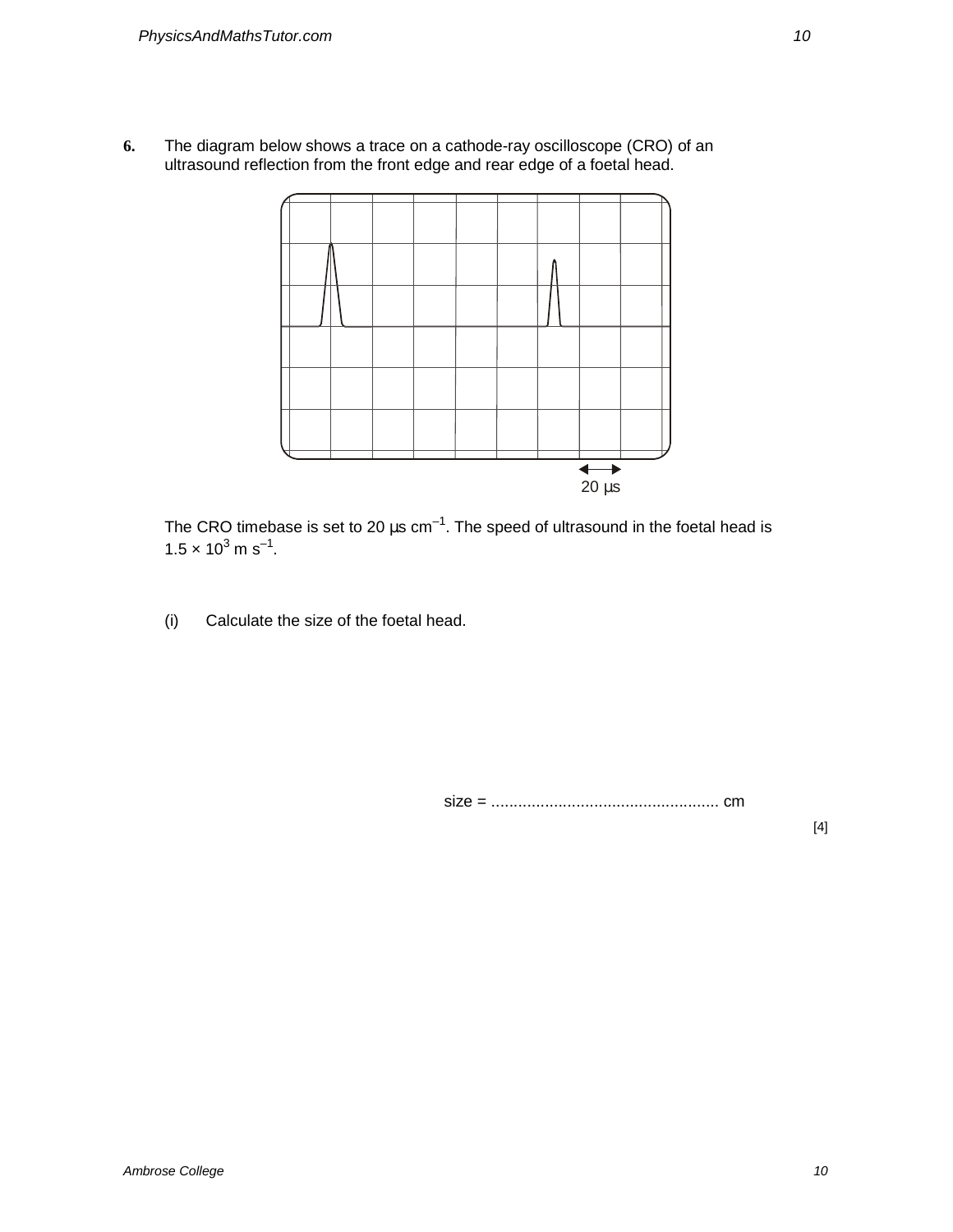State and explain what would be seen on the CRO screen if gel had not been  $(ii)$ applied between the ultrasound transducer and the skin of the mother.

| <br>            |
|-----------------|
|                 |
|                 |
|                 |
| [3]             |
| [Total 7 marks] |

7. Discuss briefly the advantages and disadvantages of scanning using MRI techniques.

| [Total 6 marks] |
|-----------------|